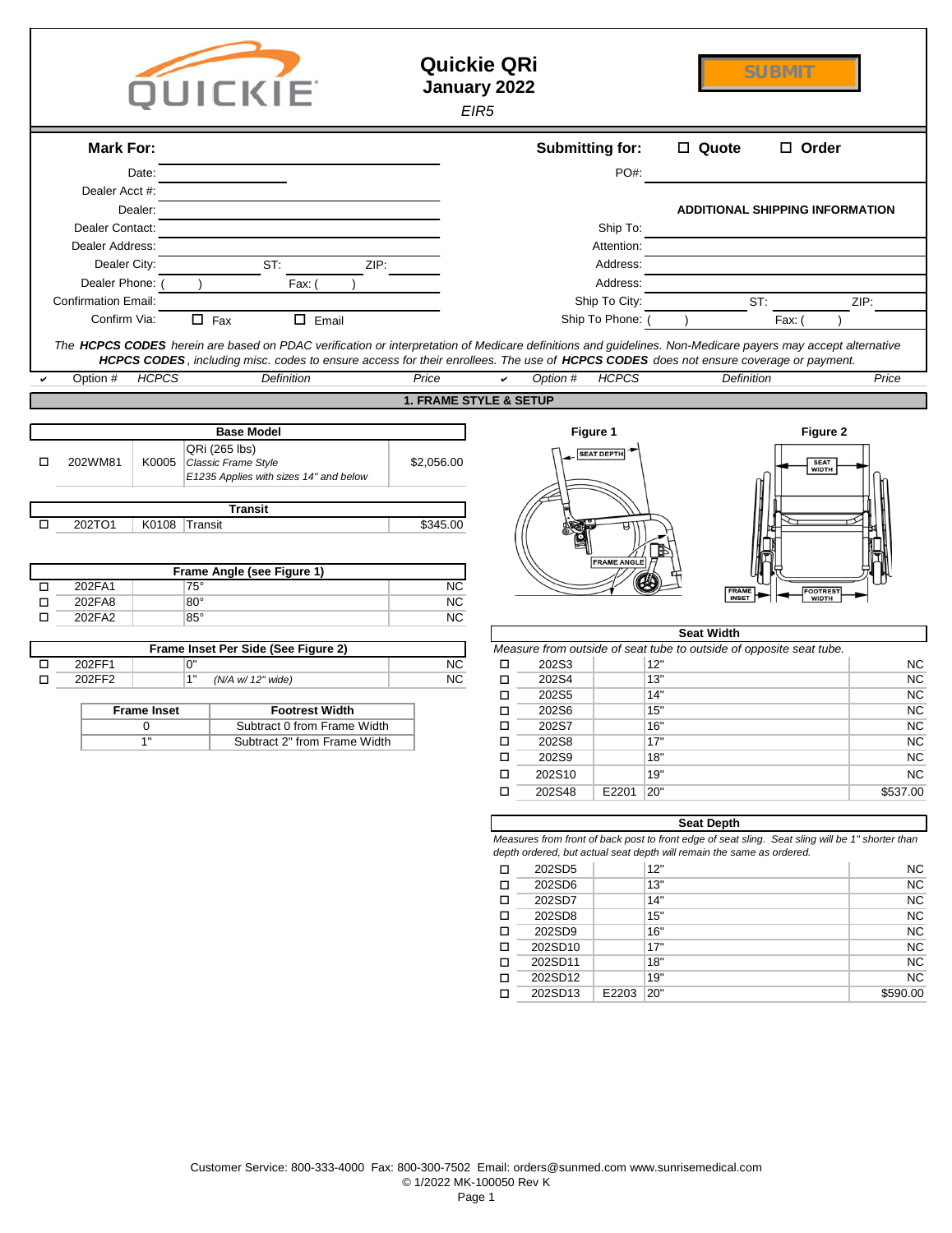a

 Option # *HCPCS Definition Price* <sup>a</sup> *Option # HCPCS Definition Price* **2. FRONT SEAT HEIGHT SET UP**

|   |              |       |                          |   |         |       |           | Frame Depth | Max |
|---|--------------|-------|--------------------------|---|---------|-------|-----------|-------------|-----|
|   |              |       | <b>Front Seat Height</b> |   |         |       |           | 12" / 13"   |     |
|   | See Figure 3 |       |                          |   |         |       |           | 14" / 15"   |     |
| □ | 202SH12      | 15.0" | <b>NC</b>                | ◻ | 145SH20 | 18.5" | <b>NC</b> | 16"/17"     |     |
| □ | 202SH13      | 15.5" | <b>NC</b>                | □ | 145SH21 | 19.0" | <b>NC</b> | 18"/19"     |     |
| □ | 202SH14      | 16.0" | <b>NC</b>                | □ | 145SH23 | 19.5" | <b>NC</b> | 20"         |     |
| □ | 202SH15      | 16.5" | <b>NC</b>                | □ | 145SH24 | 20.0" | <b>NC</b> | Figure 3    |     |
| □ | 202SH16      | 17.0" | <b>NC</b>                |   |         |       |           |             |     |
| □ | 202SH17      | 17.5" | <b>NC</b>                |   |         |       |           |             |     |
|   | 202SH18      | 18.0" | <b>NC</b>                |   |         |       |           |             |     |

|   |         |       | <b>Caster Wheels</b>         |           |        |                             |                            | ``<br>机电压          |
|---|---------|-------|------------------------------|-----------|--------|-----------------------------|----------------------------|--------------------|
| □ | 202CW3  |       | 4" Low Profile Polyurethane  | <b>NC</b> |        |                             |                            |                    |
|   | 202CW44 | E2219 | 4" x 1.25" Semi Pneumatic    | \$59.00   |        |                             | <b>REAR</b><br><b>SEAT</b> | $\blacksquare$     |
|   | 202CW64 |       | 4" x 1.5" Aluminum Soft Roll | \$199.00  |        |                             | <b>HEIGHT</b>              |                    |
| □ | 202CW5  |       | 5" Low Profile Polyurethane  | <b>NC</b> |        |                             |                            | Ø                  |
|   | 202CW65 |       | 5"x 1" Aluminum Polyurethane | \$118.00  |        |                             |                            |                    |
| п | 202CW7  | E2219 | 15"x 1.5" Semi Pneumatic     | \$92.00   |        |                             |                            | <b>Caster Fork</b> |
| п | 202CW66 |       | 5"x 1.5" Aluminum Soft Roll  | \$209.00  |        | Frog Legs N/A w/ 6" casters |                            |                    |
| □ | 202CW34 |       | 6" Polyurethane              | <b>NC</b> | □      | 202CF26                     |                            | Standard           |
| п | 202CW35 | E2219 | 6"x 1.5" Semi Pneumatic      | \$92.00   | $\Box$ | 202CF53                     | E1015                      | Frog Legs 0 weigh  |
|   | 202CW68 |       | 6"x 1.5" Aluminum Soft Roll  | \$220.00  | □      | 202CF54                     | E1015                      | Frog Legs 101 lbs  |
|   |         |       |                              |           |        |                             |                            |                    |





| 202CW7  | E2219 5"x 1.5" Semi Pneumatic | \$92.00  | <b>Caster Fork</b> |                             |  |                                           |           |  |
|---------|-------------------------------|----------|--------------------|-----------------------------|--|-------------------------------------------|-----------|--|
| 202CW66 | 5"x 1.5" Aluminum Soft Roll   | \$209.00 |                    | Frog Legs N/A w/ 6" casters |  |                                           |           |  |
| 202CW34 | ∣6" Polvurethane              | NC.      |                    | 202CF26                     |  | Standard                                  | <b>NC</b> |  |
| 202CW35 | E2219 6"x 1.5" Semi Pneumatic | \$92.00  | □                  | 202CF53                     |  | E1015 Frog Legs 0 weight to 100 lbs       | \$467.00  |  |
| 202CW68 | 6"x 1.5" Aluminum Soft Roll   | \$220.00 | ◻                  | 202CF54                     |  | E1015 Frog Legs 101 lbs weight to 190 lbs | \$467.00  |  |
|         |                               |          |                    | 202CF55                     |  | E1015 Frog Legs 191 lbs weight to 265 lbs | \$467.00  |  |
|         |                               |          |                    |                             |  |                                           |           |  |

# **3. FOOTPLATE OPTIONS**

|                                                      |         |  | <b>Footrest</b>                     |           |  | <b>Footrest Options</b> |         |  |                                                |
|------------------------------------------------------|---------|--|-------------------------------------|-----------|--|-------------------------|---------|--|------------------------------------------------|
| Leg strap not included, see Footplate Option section |         |  |                                     |           |  |                         | 202D119 |  | K0038 Leg Strap                                |
|                                                      | 202F308 |  | Aluminum Tubular                    | <b>NC</b> |  |                         | 202A129 |  | K0038 Extra Leg Strap                          |
|                                                      | 202F309 |  | Aluminum Tubular w/ Snap on Cover   | <b>NC</b> |  |                         | 202DI06 |  | K0108 Positioning Plates for Platform Footrest |
|                                                      | 202F310 |  | K0040 Aluminum Platform (Ang. Adj.) | \$102.00  |  |                         | 202A500 |  | Gel Cover Hanger/Frame                         |
|                                                      |         |  |                                     |           |  |                         |         |  |                                                |

|                           | <b>Adaptive Platform Spacer</b> |          |  |        |                                                              |    |              |
|---------------------------|---------------------------------|----------|--|--------|--------------------------------------------------------------|----|--------------|
| N/A with Tubular Footrest |                                 |          |  |        | <b>Tubular and Platform Footrest Caster/Fork Availabilit</b> |    |              |
| 202AD1                    | Adaptive Platform 2" Spacer     | \$102.00 |  |        |                                                              |    |              |
| 202AD2                    | Adaptive Platform 4" Spacer     | \$102.00 |  |        |                                                              |    | <b>Inset</b> |
| 202AD3                    | Adaptive Platform 6" Spacer     | \$102.00 |  | Caster | Fork                                                         | ሰ" | 4.8          |

# **Lower Leg Length Range**

|                   |                                                                                                               |       |      |                                 |      |                                                                                                                                                                                                    | ч        |                                                              | vianuaru                                                                                                                                                                              |
|-------------------|---------------------------------------------------------------------------------------------------------------|-------|------|---------------------------------|------|----------------------------------------------------------------------------------------------------------------------------------------------------------------------------------------------------|----------|--------------------------------------------------------------|---------------------------------------------------------------------------------------------------------------------------------------------------------------------------------------|
|                   |                                                                                                               |       |      |                                 |      |                                                                                                                                                                                                    |          |                                                              | Frog Legs                                                                                                                                                                             |
|                   |                                                                                                               |       |      |                                 |      |                                                                                                                                                                                                    |          |                                                              | Standard                                                                                                                                                                              |
|                   | Inset                                                                                                         | 0"    | 1"   | 0"                              | 1"   |                                                                                                                                                                                                    |          |                                                              | Frog Legs                                                                                                                                                                             |
|                   | Min                                                                                                           | 12.3  | 12.3 | 14.3                            | 14.3 |                                                                                                                                                                                                    |          |                                                              | Standard                                                                                                                                                                              |
|                   | Max                                                                                                           | 16.0  | 16.0 | 18.0                            | 18.0 |                                                                                                                                                                                                    |          |                                                              | Frog Legs                                                                                                                                                                             |
|                   | Min                                                                                                           | 12.3  | 12.3 | 14.3                            | 14.3 |                                                                                                                                                                                                    |          |                                                              | Standard                                                                                                                                                                              |
|                   | Max                                                                                                           | 15.5  | 15.5 | 17.5                            | 17.5 |                                                                                                                                                                                                    |          |                                                              | Frog Legs                                                                                                                                                                             |
| Long Platform and | Min                                                                                                           | 12.3  | 13.9 | 14.3                            | 14.3 |                                                                                                                                                                                                    |          |                                                              | Standard                                                                                                                                                                              |
| Tubular           | Max                                                                                                           | 17.5  | 17.5 | 19.5                            | 19.5 |                                                                                                                                                                                                    |          |                                                              | Frog Legs                                                                                                                                                                             |
|                   | Min                                                                                                           | 12.2  | 12.1 | 14.2                            | 14   |                                                                                                                                                                                                    |          |                                                              | Standard                                                                                                                                                                              |
|                   | Max                                                                                                           | 16.1  | 16.1 | 18.1                            | 18.1 |                                                                                                                                                                                                    |          |                                                              | Frog Legs                                                                                                                                                                             |
| Tubular           | Min                                                                                                           | 12.2  | 12.2 | 14.2                            | 14.2 |                                                                                                                                                                                                    |          |                                                              | Standard                                                                                                                                                                              |
|                   | Max                                                                                                           | 15.6  | 15.6 | 17.6                            | 17.6 |                                                                                                                                                                                                    |          |                                                              | Frog Legs                                                                                                                                                                             |
|                   | Min                                                                                                           | 12.2  | 14.2 | 14.2                            | 14.2 |                                                                                                                                                                                                    |          |                                                              | Standard                                                                                                                                                                              |
| Tubular           | Max                                                                                                           | 17.8  | 17.8 | 19.8                            | 19.8 |                                                                                                                                                                                                    |          |                                                              | Frog Legs                                                                                                                                                                             |
|                   | Min                                                                                                           | 12.2  | 12.5 | 14.2                            | 14   |                                                                                                                                                                                                    |          |                                                              | Standard                                                                                                                                                                              |
|                   | Max                                                                                                           | 16.1  | 16.1 | 18.1                            | 18.1 |                                                                                                                                                                                                    |          |                                                              | Frog Legs                                                                                                                                                                             |
|                   | Min                                                                                                           | 12.2  | 12.5 | 14.2                            | 14.2 |                                                                                                                                                                                                    |          |                                                              | Standard                                                                                                                                                                              |
|                   | Max                                                                                                           | 15.5  | 15.5 | 17.5                            | 17.5 |                                                                                                                                                                                                    |          |                                                              | Frog Legs                                                                                                                                                                             |
| Long Platform and | Min                                                                                                           | 12.2  | 14.5 | 14.2                            | 14.5 |                                                                                                                                                                                                    |          |                                                              | Standard                                                                                                                                                                              |
| Tubular           | Max                                                                                                           | 17.7  | 17.7 | 19.7                            | 19.7 |                                                                                                                                                                                                    | $\infty$ |                                                              | Frog Legs                                                                                                                                                                             |
|                   |                                                                                                               |       |      |                                 |      |                                                                                                                                                                                                    |          |                                                              |                                                                                                                                                                                       |
|                   |                                                                                                               |       |      |                                 |      |                                                                                                                                                                                                    |          |                                                              |                                                                                                                                                                                       |
|                   | <b>Footrest</b><br><b>Type</b><br>Platform<br>Tubular<br>Platform<br>Long Platform and<br>Platform<br>Tubular | Range |      | <b>FSH Range</b><br>$15" - 17"$ |      | <b>FSH Range</b><br>17.5"-20"<br>Quote or order acknowledgement will display standard or long footrest used with<br>configuration of chair. Subtract appropriate length if using platform spacers. |          | Frame<br>75°<br>Angle<br>Frame<br>និ<br>Angle<br>Frame<br>ιő | 4<br>5<br>$6\phantom{1}$<br>3<br>4<br>5<br>$6\phantom{1}$<br>$\overline{3}$<br>$\overline{\mathbf{4}}$<br>5<br>6<br>$N/A$ w/ 1.5 = N/A with the 1.5<br>No Go's may still apply that a |

|                                               |  | Footrest                              |           |  | <b>Footrest Options</b> |         |  |                                                |          |  |  |
|-----------------------------------------------|--|---------------------------------------|-----------|--|-------------------------|---------|--|------------------------------------------------|----------|--|--|
| ap not included, see Footplate Option section |  |                                       |           |  |                         | 202D119 |  | K0038 Leg Strap                                | \$43.00  |  |  |
| 202F308                                       |  | Aluminum Tubular                      | NC        |  |                         | 202A129 |  | K0038 Extra Leg Strap                          | \$43.00  |  |  |
| 202F309                                       |  | Aluminum Tubular w/ Snap on Cover     | <b>NC</b> |  |                         | 202DI06 |  | K0108 Positioning Plates for Platform Footrest | \$54.00  |  |  |
| 202F310                                       |  | K0040   Aluminum Platform (Ang. Adj.) | \$102.00  |  |                         | 202A500 |  | Gel Cover Hanger/Frame                         | \$113.00 |  |  |
|                                               |  |                                       |           |  |                         |         |  |                                                |          |  |  |

### **Tubular and Platform Footrest Caster/Fork Availability**

| e Platform 4" Spacer<br>\$102.00              |                      |      |      |                  | Caster          | <b>Fork</b>                                                 |                                                                    | <b>Inset</b> |             |  |
|-----------------------------------------------|----------------------|------|------|------------------|-----------------|-------------------------------------------------------------|--------------------------------------------------------------------|--------------|-------------|--|
|                                               | e Platform 6" Spacer |      |      | \$102.00         |                 |                                                             |                                                                    | 0"           | 1"          |  |
|                                               |                      |      |      |                  |                 | 3                                                           | <b>Standard Fork</b>                                               |              |             |  |
|                                               | eg Length Range      |      |      |                  |                 |                                                             | Frog Legs                                                          |              |             |  |
|                                               |                      |      |      |                  | Angle           | 4                                                           | <b>Standard Fork</b>                                               |              |             |  |
|                                               | <b>FSH Range</b>     |      |      | <b>FSH Range</b> |                 |                                                             | Frog Legs                                                          |              |             |  |
| ange                                          | $15" - 17"$          |      |      | 17.5"-20"        |                 | 5                                                           | <b>Standard Fork</b>                                               |              |             |  |
| nset                                          | 0"                   | 1"   | 0"   | 1"               | Frame.          |                                                             | Frog Legs                                                          |              |             |  |
| Min                                           | 12.3                 | 12.3 | 14.3 | 14.3             | $\bullet$<br>Ū٦ | 6                                                           | <b>Standard Fork</b>                                               |              |             |  |
| Max                                           | 16.0                 | 16.0 | 18.0 | 18.0             | Ñ               |                                                             | Frog Legs                                                          | N/A          | N/A         |  |
| <b>Min</b>                                    | 12.3                 | 12.3 | 14.3 | 14.3             |                 | 3                                                           | <b>Standard Fork</b>                                               |              |             |  |
| Max                                           | 15.5                 | 15.5 | 17.5 | 17.5             | Angle           |                                                             | <b>Frog Legs</b>                                                   |              |             |  |
| <b>Min</b>                                    | 12.3                 | 13.9 | 14.3 | 14.3             |                 | 4                                                           | <b>Standard Fork</b>                                               |              |             |  |
| Max                                           | 17.5                 | 17.5 | 19.5 | 19.5             |                 |                                                             | Frog Legs                                                          |              |             |  |
| Min                                           | 12.2                 | 12.1 | 14.2 | 14               | Frame           | 5                                                           | <b>Standard Fork</b>                                               |              |             |  |
| Max                                           | 16.1                 | 16.1 | 18.1 | 18.1             |                 |                                                             | Frog Legs                                                          | N/A          |             |  |
| <b>Min</b>                                    | 12.2                 | 12.2 | 14.2 | 14.2             | $\rm ^{80}$     | 6                                                           | <b>Standard Fork</b>                                               | N/A w/1.5    |             |  |
| Max                                           | 15.6                 | 15.6 | 17.6 | 17.6             |                 |                                                             | Frog Legs                                                          | N/A          | N/A         |  |
| Min                                           | 12.2                 | 14.2 | 14.2 | 14.2             |                 | 3                                                           | <b>Standard Fork</b>                                               |              |             |  |
| Max                                           | 17.8                 | 17.8 | 19.8 | 19.8             |                 |                                                             | Frog Legs                                                          | N/A          |             |  |
| Min                                           | 12.2                 | 12.5 | 14.2 | 14               | Angle           | 4                                                           | <b>Standard Fork</b>                                               |              |             |  |
| Max                                           | 16.1                 | 16.1 | 18.1 | 18.1             | Frame           |                                                             | Frog Legs                                                          | N/A          | $N/A$ w/1.5 |  |
| Min                                           | 12.2                 | 12.5 | 14.2 | 14.2             |                 | 5                                                           | <b>Standard Fork</b>                                               | $N/A$ w/1.5  |             |  |
| Max                                           | 15.5                 | 15.5 | 17.5 | 17.5             |                 |                                                             | Frog Legs                                                          | N/A          | N/A         |  |
| Min                                           | 12.2                 | 14.5 | 14.2 | 14.5             | <b>85°</b>      | 6                                                           | <b>Standard Fork</b>                                               | N/A          | N/A         |  |
| Max                                           | 17.7                 | 17.7 | 19.7 | 19.7             |                 |                                                             | Frog Legs                                                          | N/A          | N/A         |  |
| I display standard or long footrest used with |                      |      |      |                  |                 |                                                             | $N/A$ w/ $1.5 = N/A$ with the 1.5" wide caster. Blank = available. |              |             |  |
| ppriate length if using platform spacers.     |                      |      |      |                  |                 | No Go's may still apply that are not listed based on actual |                                                                    |              |             |  |
|                                               |                      |      |      |                  |                 | configuration of the chair.                                 |                                                                    |              |             |  |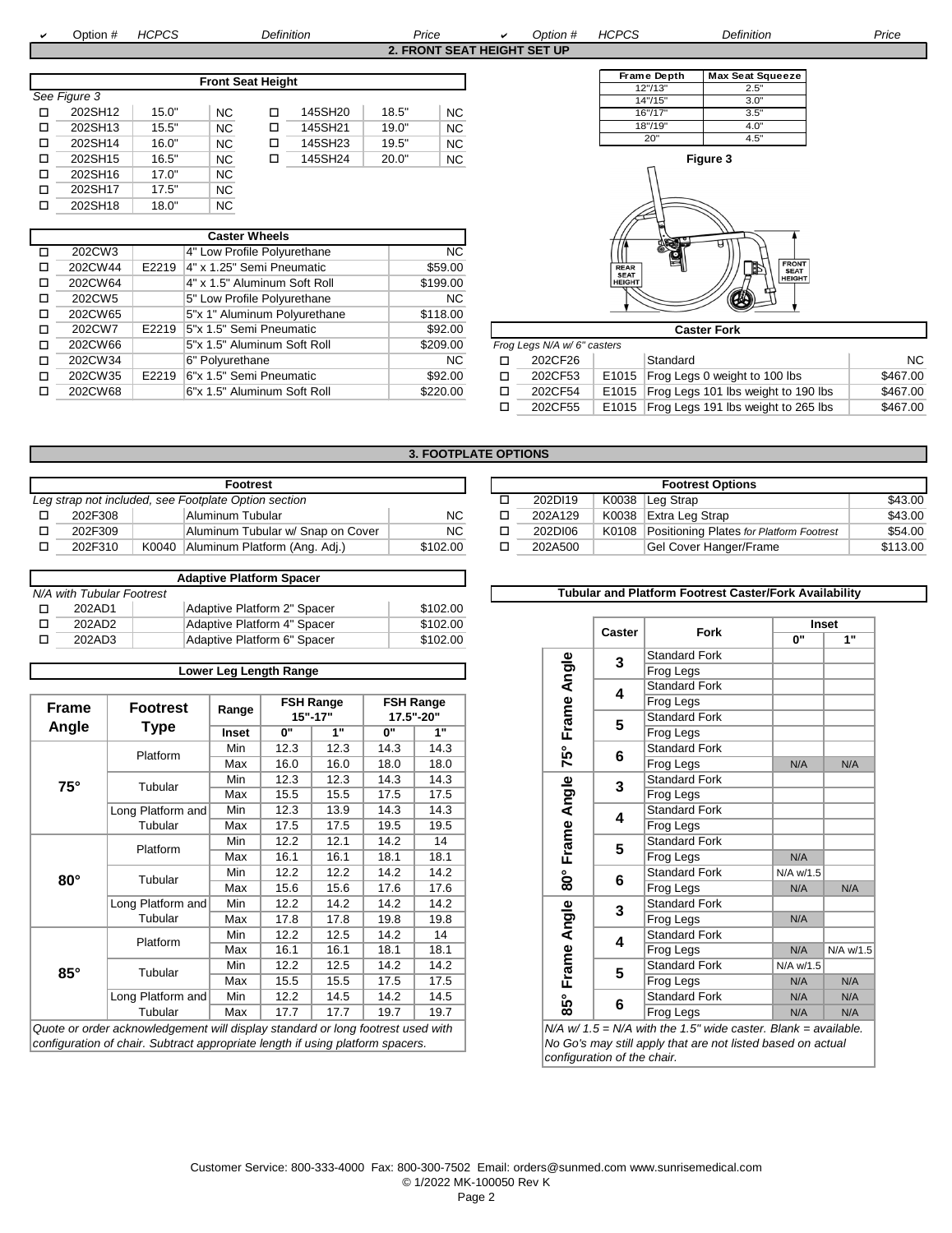a

 Option # *HCPCS Definition Price* <sup>a</sup> *Option # HCPCS Definition Price* **4. REAR SEAT HEIGHT SET UP**

|   |         | <b>Rear Seat Height</b>                       |           |                              |             | <b>Rear Tire &amp; Wheel Matrix</b> |             |
|---|---------|-----------------------------------------------|-----------|------------------------------|-------------|-------------------------------------|-------------|
|   |         | 14" and 14.5" only availble w/22" rear wheels |           |                              |             |                                     |             |
| □ | 202RH13 | 14.0"                                         | NC.       | Wheel                        | Mag         | Lite Spoke                          | Ultra       |
| □ | 202RH14 | 14.5"                                         | NC.       | <b>Tire</b>                  |             |                                     | Lightweigh  |
| □ | 202RH15 | 15.0"                                         | <b>NC</b> | Pneumatic                    | 22,24       | 22,24,26                            |             |
| □ | 202RH16 | 15.5"                                         | NC.       | Pneumatic w/ Airless Insert  | 22,24       | 22,24                               |             |
| □ | 202RH17 | 16.0"                                         | NC.       | Full Poly                    | 22.24       | 22.24                               |             |
| □ | 202RH18 | 16.5"                                         | NC.       | High-Pressure Clincher       |             | 22,24,25,26                         | 22,24,25    |
| □ | 202RH19 | 17.0"                                         | NC.       | Knobby V Trak by Kenda       |             |                                     |             |
| □ | 202RH26 | 17.5"                                         | NC.       | Schwalbe Marathon            |             | 24,25,26                            |             |
| □ | 202RH20 | 18.0"                                         | <b>NC</b> | <b>SHOX Performance Polv</b> | 24          | 24,25                               |             |
| □ | 202RH27 | 18.5"                                         | NC.       | $22" = 489$                  | $24" = 540$ | $25" = 559$                         | $26" = 590$ |
| □ | 202RH21 | 19.0"                                         | <b>NC</b> |                              |             |                                     |             |
| п | 202RH37 | 19.5"                                         | NC.       |                              |             |                                     |             |
| □ | 202RH22 | 20.0"                                         | <b>NC</b> |                              |             | <b>Handrim</b>                      |             |
|   |         |                                               |           |                              |             |                                     |             |

**Rear Wheel Size** 

|         | <b>Rear Seat Height</b>                |           | <b>Rear Tire &amp; Wheel Matrix</b> |             |             |             |             |  |  |
|---------|----------------------------------------|-----------|-------------------------------------|-------------|-------------|-------------|-------------|--|--|
|         | 114.5" only availble w/22" rear wheels |           |                                     |             |             |             |             |  |  |
| 202RH13 | 14.0"                                  | NC.       | Wheel                               | Mag         | Lite Spoke  | Ultra       | Spinergy    |  |  |
| 202RH14 | 14.5"                                  | NC.       | Tire                                |             |             | Lightweight |             |  |  |
| 202RH15 | 15.0"                                  | <b>NC</b> | Pneumatic                           | 22,24       | 22,24,26    |             | 22,24,26    |  |  |
| 202RH16 | 15.5"                                  | <b>NC</b> | Pneumatic w/ Airless Insert         | 22.24       | 22.24       |             | 22,24,26    |  |  |
| 202RH17 | 16.0"                                  | <b>NC</b> | Full Poly                           | 22,24       | 22.24       |             |             |  |  |
| 202RH18 | 16.5"                                  | <b>NC</b> | High-Pressure Clincher              |             | 22,24,25,26 | 22,24,25    | 22,24,25,26 |  |  |
| 202RH19 | 17.0"                                  | <b>NC</b> | Knobby V Trak by Kenda              |             |             |             | 24          |  |  |
| 202RH26 | 17.5"                                  | <b>NC</b> | Schwalbe Marathon                   |             | 24,25,26    |             | 24,25,26    |  |  |
| 202RH20 | 18.0"                                  | <b>NC</b> | <b>SHOX Performance Poly</b>        | 24          | 24.25       |             | 24,25       |  |  |
| 202RH27 | 18.5"                                  | <b>NC</b> | $22" = 489$                         | $24" = 540$ | $25" = 559$ | $26" = 590$ |             |  |  |
|         |                                        |           |                                     |             |             |             |             |  |  |

|   | <b>Handrim</b>                                                               |  |                                |                |  |  |  |  |  |  |
|---|------------------------------------------------------------------------------|--|--------------------------------|----------------|--|--|--|--|--|--|
|   | Plastic not available on all wheels in all sizes. Natural Fits are N/A w/26" |  |                                |                |  |  |  |  |  |  |
|   | 202HR1                                                                       |  | Aluminum Anodized              | N <sub>C</sub> |  |  |  |  |  |  |
| п | 202HR4                                                                       |  | <b>Plastic</b>                 | \$118.00       |  |  |  |  |  |  |
| п | 202HR22                                                                      |  | Natural Fit - Standard Grip    | \$478.00       |  |  |  |  |  |  |
| п | 202HR23                                                                      |  | Natural Fit - Super Grip       | \$532.00       |  |  |  |  |  |  |
| п | 202HR30                                                                      |  | Natural Fit LT - Standard Grip | \$478.00       |  |  |  |  |  |  |
|   | 202HR31                                                                      |  | Natural Fit LT - Super Grip    | \$532.00       |  |  |  |  |  |  |

| 202RW93 | 25" Lite Spoke Wheel                  | <b>NC</b> |        | <b>Center of Gravity Preset</b>                        |      |
|---------|---------------------------------------|-----------|--------|--------------------------------------------------------|------|
| 202RW94 | 26" Lite Spoke Wheel                  | \$215.00  |        | Measure from front of back post to center of rear axle |      |
| 202RW06 | 22" Ultra Lightweight Spoke Wheel 2.0 | \$268.00  | 202CC2 | 1.O'                                                   | NC . |
| 202RW10 | 24" Ultra Lightweight Spoke Wheel 2.0 | \$268.00  | 202CC3 | 1.5"                                                   | NC   |
| 202RW16 | 25" Ultra Lightweight Spoke Wheel 2.0 | \$268.00  | 202CC4 | 2.0"                                                   | NC.  |
| 202RW28 | 122" Spinergy SPOX Black              | \$907.00  | 202CC5 | 2.5"                                                   | NC   |
| 202RW95 | 24" Spinergy SPOX Black               | \$907.00  | 202CC6 | 3.0"                                                   | NC.  |
|         |                                       |           |        |                                                        |      |

| 202RW97 | 26" Spinergy SPOX Black | \$907.00        |   |        | Camber   |           |
|---------|-------------------------|-----------------|---|--------|----------|-----------|
| 202RW32 | 22" Spinergy LX Black   | .138.00<br>لل   | − | 202C11 | $\alpha$ | NC        |
| 202RW98 | 24" Spinergy LX Black   | ,138.00<br>JD I |   | 202Cl2 | $\Omega$ | <b>NC</b> |

| Spinergy LX Black      | \$1,138.00 | Axle |         |                                |          |  |  |
|------------------------|------------|------|---------|--------------------------------|----------|--|--|
|                        |            |      | 202AX1  | Quick Release Steel            | ΝC       |  |  |
| <b>Rear Wheel Tire</b> |            |      | 202AX13 | Quad Quick Release             | \$135.00 |  |  |
|                        |            |      |         | Only available with Mag wheels |          |  |  |

| 494.NU |       | nuunauv                     | 1 Y V   |                                                  |         | <b>Axle Plates</b>            |    |  |
|--------|-------|-----------------------------|---------|--------------------------------------------------|---------|-------------------------------|----|--|
| 202RT2 | E2211 | Pneumatic w/ Airless Insert | \$92.00 | See Short Axle Plate Matrix for RSH Availability |         |                               |    |  |
|        | E2213 |                             |         |                                                  | 202AL40 | Standard Short (COG 1" to 3") | NC |  |
| 202RT3 |       | <b>Full Polv</b>            | ΝC      |                                                  | 202AL43 | Standard Long (COG 1" to 3")  | NC |  |
|        |       |                             |         |                                                  |         |                               |    |  |

| ZUZK 10 | E2212 | <b>High-Pressure Clincher</b>    | <b>JUL-UU</b> | <b>Wheel Lock</b> |         |                                                                                |           |  |  |
|---------|-------|----------------------------------|---------------|-------------------|---------|--------------------------------------------------------------------------------|-----------|--|--|
| 202RT27 | E2211 | Knobby V- Trak                   | \$102.00      |                   |         | Not all wheel locks available in all seat depths, wheel sizes and COG settings |           |  |  |
|         | E2212 |                                  |               |                   | 202WL1  | High Mount Push                                                                | <b>NC</b> |  |  |
| 202RT21 | E2211 | Schwalbe Marathon Plus Evolution | \$151.00      |                   | 202WL2  | High Mount Pull                                                                | <b>NC</b> |  |  |
|         | E2212 |                                  |               |                   | 202WL54 | Ergo Scissor                                                                   | <b>NC</b> |  |  |
| 202RT38 |       | E2218 SHOX Performance Poly      | \$102.00      |                   | 202WL30 | Compact                                                                        | \$151.00  |  |  |
|         |       |                                  |               |                   | 202WL10 | Omit Wheel Lock                                                                | <b>NC</b> |  |  |
|         |       |                                  |               |                   | 202WL12 | Do Not Mount                                                                   | <b>NC</b> |  |  |

|                                                       | <b>Extension Handle</b> |  |                                |         |  |  |  |  |
|-------------------------------------------------------|-------------------------|--|--------------------------------|---------|--|--|--|--|
| Only available w/ High Mount Push or Pull Wheel Locks |                         |  |                                |         |  |  |  |  |
|                                                       | 202EH7                  |  | E0961 Extension handles (Pair) | \$81.00 |  |  |  |  |

| Ultra Lightweight Wheels only available with aluminum anondized handrim |                                               |     |  |  |  |
|-------------------------------------------------------------------------|-----------------------------------------------|-----|--|--|--|
|                                                                         | Contact Built 4 Me for Spinergy color options |     |  |  |  |
| 202RW8                                                                  | l22" Mag Wheel                                | NC. |  |  |  |

| □ | 202RW8  | 22" Mag Wheel                         | NC.        | п      | 202HR23 | Natural Fit - Super Grip                               |
|---|---------|---------------------------------------|------------|--------|---------|--------------------------------------------------------|
| □ | 202RW1  | 24" Mag Wheel                         | NC.        | □      | 202HR30 | Natural Fit LT - Standard                              |
| п | 202RW91 | 22" Lite Spoke Wheel                  | \$215.00   | п      | 202HR31 | Natural Fit LT - Super Gr                              |
| п | 202RW92 | 24" Lite Spoke Wheel                  | NC.        |        |         |                                                        |
| □ | 202RW93 | 25" Lite Spoke Wheel                  | NC.        |        |         | <b>Center of Gravity Preset</b>                        |
| □ | 202RW94 | 26" Lite Spoke Wheel                  | \$215.00   |        |         | Measure from front of back post to center of rear axle |
| □ | 202RW06 | 22" Ultra Lightweight Spoke Wheel 2.0 | \$268.00   | □      | 202CC2  | 1.0"                                                   |
| □ | 202RW10 | 24" Ultra Lightweight Spoke Wheel 2.0 | \$268.00   | □      | 202CC3  | 1.5"                                                   |
| □ | 202RW16 | 25" Ultra Lightweight Spoke Wheel 2.0 | \$268.00   | $\Box$ | 202CC4  | 2.0"                                                   |
| п | 202RW28 | 22" Spinergy SPOX Black               | \$907.00   | □      | 202CC5  | 2.5"                                                   |
| □ | 202RW95 | 24" Spinergy SPOX Black               | \$907.00   | □      | 202CC6  | 3.0"                                                   |
| □ | 202RW96 | 25" Spinergy SPOX Black               | \$907.00   |        |         |                                                        |
| □ | 202RW97 | 26" Spinergy SPOX Black               | \$907.00   |        |         | Camber                                                 |
| □ | 202RW32 | 22" Spinergy LX Black                 | \$1,138.00 | $\Box$ | 202CI1  | 0°                                                     |
| п | 202RW98 | 24" Spinergy LX Black                 | \$1,138.00 | □      | 202Cl2  | $3^\circ$                                              |
| □ | 202RW99 | 25" Spinergy LX Black                 | \$1,138.00 |        |         |                                                        |
| □ | 202RW40 | 26" Spinergy LX Black                 | \$1,138.00 |        |         | Axle                                                   |
|   |         |                                       |            |        | 0.00111 | $\sim$ $\sim$ $\sim$ $\sim$<br>$\sim$                  |

|   |                         |                                             | REAL WILCOL LILC                 |           | □ | 202AX13                                           | Quau Quick Reite                                 |  |
|---|-------------------------|---------------------------------------------|----------------------------------|-----------|---|---------------------------------------------------|--------------------------------------------------|--|
|   | See Availability Matrix |                                             |                                  |           |   |                                                   | Only available with M                            |  |
| □ | 202RT1                  |                                             | Pneumatic                        | <b>NC</b> |   |                                                   |                                                  |  |
|   |                         |                                             |                                  |           |   |                                                   | <b>Axle Plates</b>                               |  |
| □ | 202RT2                  | E2211                                       | Pneumatic w/ Airless Insert      | \$92.00   |   |                                                   | See Short Axle Plate Matrix for RSH Availability |  |
|   |                         | E2213                                       |                                  |           | □ | 202AL40                                           | Standard Short (C                                |  |
| □ | 202RT3                  |                                             | <b>Full Poly</b>                 | <b>NC</b> | □ | 202AL43                                           | Standard Long (C                                 |  |
| □ | 202RT6                  | E2211                                       | High-Pressure Clincher           | \$102.00  |   |                                                   |                                                  |  |
|   |                         | E2212                                       |                                  |           |   | <b>Wheel Lock</b>                                 |                                                  |  |
| □ |                         | E2211<br>Knobby V- Trak<br>202RT27<br>E2212 |                                  | \$102.00  |   | Not all wheel locks available in all seat depths, |                                                  |  |
|   |                         |                                             |                                  |           | □ | 202WL1                                            | High Mount Push                                  |  |
| □ | 202RT21                 | E2211                                       | Schwalbe Marathon Plus Evolution | \$151.00  | □ | 202WL2                                            | High Mount Pull                                  |  |
|   |                         | E2212                                       |                                  |           | п | 202WL54                                           | Ergo Scissor                                     |  |
| п | 202RT38                 | E2218                                       | <b>SHOX Performance Poly</b>     | \$102.00  | п | 202WL30                                           | Compact                                          |  |
|   |                         |                                             |                                  |           |   | 0.00111170                                        |                                                  |  |

## **Short Axle Plate/Wheel Size Matrix**

|                             | 22"  | 24"  | 25"  | 26"  |
|-----------------------------|------|------|------|------|
|                             | 14.0 |      |      |      |
| Seat to<br>Height<br>Seat 1 | 14.5 | 15.0 | 15.0 | 16.0 |
|                             | 16.0 | 15.5 | 15.5 | 17.5 |
| Rear<br>Floor               | 16.5 | 17.0 | 17.0 | 18.0 |
|                             | 17.0 | 17.5 | 17.5 | 18.5 |
|                             | 17.5 | 18.0 | 18.0 | 19.0 |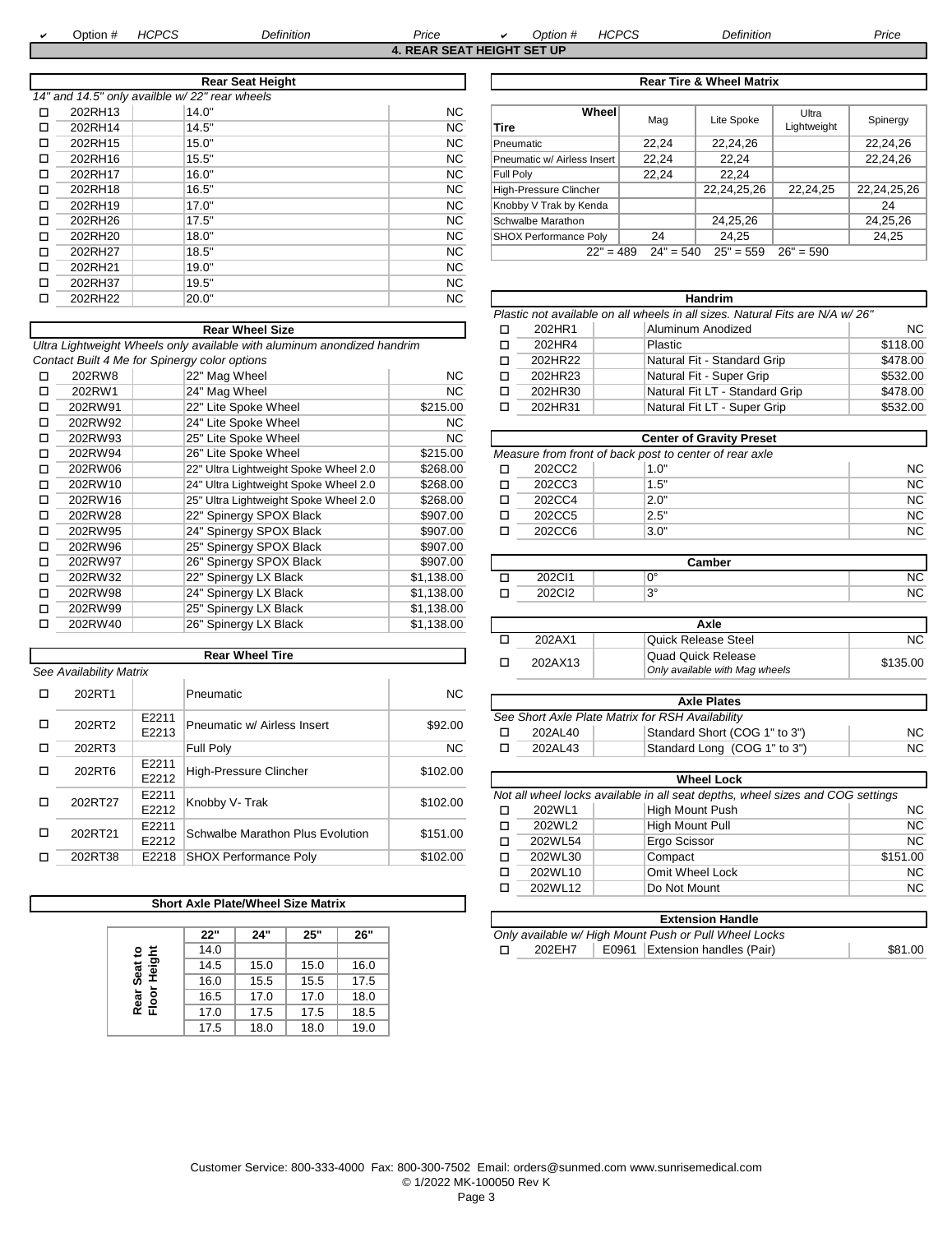Option # *HCPCS Definition Price* <sup>a</sup> *Option # HCPCS Definition Price*

|        |                                                                      |                                                                                  |           | <b>5. ARMREST</b>  |         |                                                                |          |
|--------|----------------------------------------------------------------------|----------------------------------------------------------------------------------|-----------|--------------------|---------|----------------------------------------------------------------|----------|
|        |                                                                      | <b>Armrest - Padded Swing Away</b>                                               |           |                    |         | Armpad - For Height Adjustable                                 |          |
|        |                                                                      | Preset to 10". Some limitations may exist with integral and folding push handles |           | □                  | 202AM23 | Desk Length - Classic (10")                                    | NC.      |
|        | Range 9"-13".                                                        |                                                                                  |           | □                  | 202AM24 | Full Length - Classic (14")                                    | NC.      |
|        | 202AA18                                                              | E0973 Padded Swing-Away - Standard                                               | \$242.00  |                    |         |                                                                |          |
|        |                                                                      |                                                                                  |           |                    |         | <b>Omit Armrest</b>                                            |          |
|        |                                                                      | Armrest - Height Adjustable                                                      |           | □                  | 202AA14 | <b>Omit Armrest</b>                                            | NC.      |
| $\Box$ | 202AA11                                                              | Single Post Ht. Adjust. Std (8.5"-13.5")<br>E0973                                | \$306.00  |                    |         |                                                                |          |
| □      | Single Post Ht. Adjust. Low (7"-11")<br>202AA29<br>\$306.00<br>E0973 |                                                                                  |           |                    |         | <b>Armrest Accessories</b>                                     |          |
|        |                                                                      |                                                                                  |           | □                  | 2028A05 | Gel Cover Swing Away Arm                                       | \$161.00 |
|        |                                                                      |                                                                                  |           |                    |         |                                                                |          |
|        |                                                                      |                                                                                  |           | <b>6. BACKREST</b> |         |                                                                |          |
|        |                                                                      |                                                                                  |           |                    |         |                                                                |          |
|        |                                                                      | <b>Back Type</b>                                                                 |           |                    |         | JAY J3 Back                                                    |          |
| $\Box$ | 202BT82                                                              | Folding Lock Down Angle Adj                                                      | <b>NC</b> | □                  | 202JB01 | JAY J3 Back                                                    | See OF   |
| п      | 202BT3                                                               | Non-Folding Backrest                                                             | <b>NC</b> |                    |         |                                                                |          |
|        |                                                                      |                                                                                  |           |                    |         | <b>Military Service Patches</b>                                |          |
|        |                                                                      | <b>Push Handles</b>                                                              |           |                    |         | Only available on tension adjustable upholstery and Jay 3 Back |          |
| $\Box$ | 202PH6                                                               | Integral Push Handles                                                            | <b>NC</b> | □                  | 202VU1  | <b>US Marines Patch</b>                                        | \$107.00 |
| $\Box$ | 202PH5                                                               | Fold-Down Push Handles N/A w/10-                                                 | \$107.00  | □                  | 202VU2  | US Army Patch                                                  | \$107.00 |
|        |                                                                      | 14" Back Height or Standard Upholstery.                                          |           | ◻                  | 202VU3  | US Navy Patch                                                  | \$107.00 |
| п      | 202PH2                                                               | <b>Omit Push Handles</b>                                                         | <b>NC</b> | □                  | 202VU4  | <b>US Air Force Patch</b>                                      | \$107.00 |
|        |                                                                      |                                                                                  |           | □                  | 202VU12 | <b>US Coast Guard</b>                                          | \$107.00 |
|        |                                                                      | thatalan Authorization Magdagashi                                                |           |                    | 000101  | $D$ and $A$ is the state.                                      | 0.0700   |

| <b>Height Adjustable Backrest</b> |                       |                |   |  |  |  |  |
|-----------------------------------|-----------------------|----------------|---|--|--|--|--|
| 202B110                           | 10" - 14" Back Height | <b>NC</b>      | □ |  |  |  |  |
| 202B127                           | 12" - 16" Back Height | N <sub>C</sub> | □ |  |  |  |  |
| 202B111                           | 14" - 18" Back Height | N <sub>C</sub> | □ |  |  |  |  |
| 202B137                           | 16" - 20" Back Height | <b>NC</b>      | п |  |  |  |  |
|                                   |                       |                | - |  |  |  |  |

| <b>Back Upholstery</b> |       |                                                                        |           |  |  |  |  |  |
|------------------------|-------|------------------------------------------------------------------------|-----------|--|--|--|--|--|
| 202BU1                 |       | <b>Standard Upholstery</b>                                             | NC.       |  |  |  |  |  |
| 202BU70                | E2611 | Backrest Tension Adj Ballistic Nylon<br>*reference 186BU70 for billing | \$338.00  |  |  |  |  |  |
| 202BU71                | E2611 | Backrest Tension Adj 3DX Vented<br>*reference 186BU71 for billing      | \$355.00  |  |  |  |  |  |
| 202BU14                |       | Omit Upholstery (Use w/ JAY Backs)                                     | $-$15.00$ |  |  |  |  |  |

|         |                                         |          |                                                                | <b>Military Service Patches</b> |                                   |          |  |  |  |
|---------|-----------------------------------------|----------|----------------------------------------------------------------|---------------------------------|-----------------------------------|----------|--|--|--|
|         | <b>Push Handles</b>                     |          | Only available on tension adjustable upholstery and Jay 3 Back |                                 |                                   |          |  |  |  |
| 202PH6  | Integral Push Handles                   | ΝC       |                                                                | 202VU1                          | <b>US Marines Patch</b>           | \$107.00 |  |  |  |
| 202PH5  | Fold-Down Push Handles N/A w/10-        | \$107.00 |                                                                | 202VU2                          | US Army Patch                     | \$107.00 |  |  |  |
|         | 14" Back Height or Standard Upholstery. |          |                                                                | 202VU3                          | US Navy Patch                     | \$107.00 |  |  |  |
| 202PH2  | Omit Push Handles                       | NC.      | □                                                              | 202VU4                          | <b>US Air Force Patch</b>         | \$107.00 |  |  |  |
|         |                                         |          |                                                                | 202VU12                         | <b>US Coast Guard</b>             | \$107.00 |  |  |  |
|         | <b>Height Adjustable Backrest</b>       |          |                                                                | 202VU5                          | Purple Heart                      | \$107.00 |  |  |  |
| 202B110 | 10" - 14" Back Height                   | NC.      | □                                                              | 202VU8                          | Purple Heart with Marines Patch   | \$166.00 |  |  |  |
| 202B127 | 12" - 16" Back Height                   | NC.      | □                                                              | 202VU9                          | Purple Heart with Army Patch      | \$166.00 |  |  |  |
| 202B111 | 14" - 18" Back Height                   | NC.      | ◻                                                              | 202VU10                         | Purple Heart with Navy Patch      | \$166.00 |  |  |  |
| 202B137 | 16" - 20" Back Height                   | NC.      |                                                                | 202VU11                         | Purple Heart with Air Force Patch | \$166.00 |  |  |  |
|         |                                         |          |                                                                | 202VU13                         | Purple Heart with Coast Guard     | \$166.00 |  |  |  |

### **7. SEATING**

|        | Seat Sling                 | <b>JAY Cushions (Optional)</b> |                                                                             |
|--------|----------------------------|--------------------------------|-----------------------------------------------------------------------------|
| 202SL  | <b>Standard Seat Sling</b> | NC                             | To order any JAY cushions on-chair, please see the JAY price list.          |
| 202SL6 | Omit Seat Sling            | -\$15.00                       | Cushion name or part number must be filled out with desired width and depth |

| Seat Sling     | <b>JAY Cushions (Optional)</b> |                                                                             |                        |        |            |  |  |  |
|----------------|--------------------------------|-----------------------------------------------------------------------------|------------------------|--------|------------|--|--|--|
| ard Seat Sling | NC.                            | To order any JAY cushions on-chair, please see the JAY price list.          |                        |        |            |  |  |  |
| ieat Sling     | $-\$15.00$                     | Cushion name or part number must be filled out with desired width and depth |                        |        |            |  |  |  |
|                |                                |                                                                             | JAY Bundled Cushion    |        |            |  |  |  |
|                |                                | 202JC20                                                                     | Cushion Name or Part # |        | Price List |  |  |  |
|                |                                |                                                                             | Width:                 | Depth: |            |  |  |  |